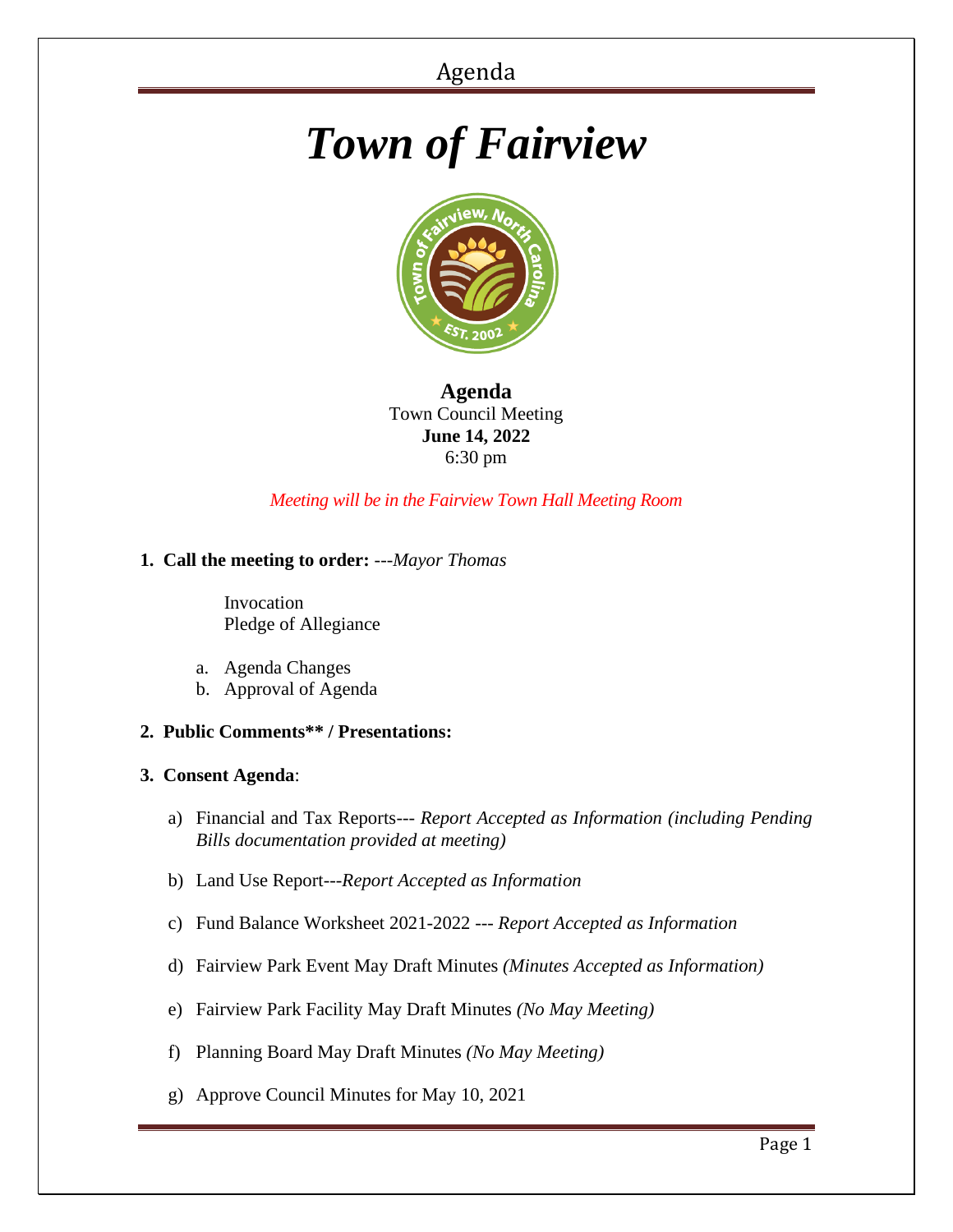# Agenda

h) Approve Union County Contract to reduce Tax Collection Agreement and authorize Mayor Thomas to sign

## **4**. **Items of Business:**

**Item 1: Discuss** Special Use Permit #NC 22-034 requested by Ron Rushing to enlarge a non-conforming building on parcel #08228018C, 704 Lawyers Rd., West to be used for storage/workshop (see Section 124 (e) page 109 of the Fairview Land Use Ordinance) --- *Ed Humphries*

# **Mayor to Open Public Hearing Public Comments**

#### **Mayor to Close Public Hearing**

# **Approve "Finding of Facts": Motion on Each:**

- 1. The proposed conditional use will not materially endanger the public health or safety because
- 2. The proposed conditional use will not substantially injure the value of adjoining or abutting property because \_\_\_\_\_\_\_\_\_\_\_\_\_\_\_\_\_\_\_\_\_\_\_\_\_\_\_\_\_.
- 3. The proposed conditional use will be in harmony with the area in which it is to be located because
- 4. The proposed conditional use will be in general conformity with the land use plan, thoroughfare plan, or other plan because \_\_\_\_\_\_\_\_\_\_\_\_\_\_\_\_\_\_\_\_\_\_\_\_\_\_\_\_\_\_\_\_\_.
	- **Decision:** Special Use Permit #NC 22-034 requested by Ron Rushing to enlarge a non-conforming building on parcel #08228018C, 704 Lawyers Rd., West to be used for storage/workshop.

Motion to approve would include the conditions and the following statement: (Include Zoning statement) The proposed zoning amendment under consideration is/is not found to be reasonable and consistent with the recommendations of the Town's adopted comprehensive plan, the Town of Fairview Land Use Plan (Revised March 9, 2021), and the Town of Fairview Land Use Ordinance (effective July 1, 2005)

## **Item 2: Discuss/Approve** budget amendments for the 2021-2022 Budget **---** *Darrell Baucom*